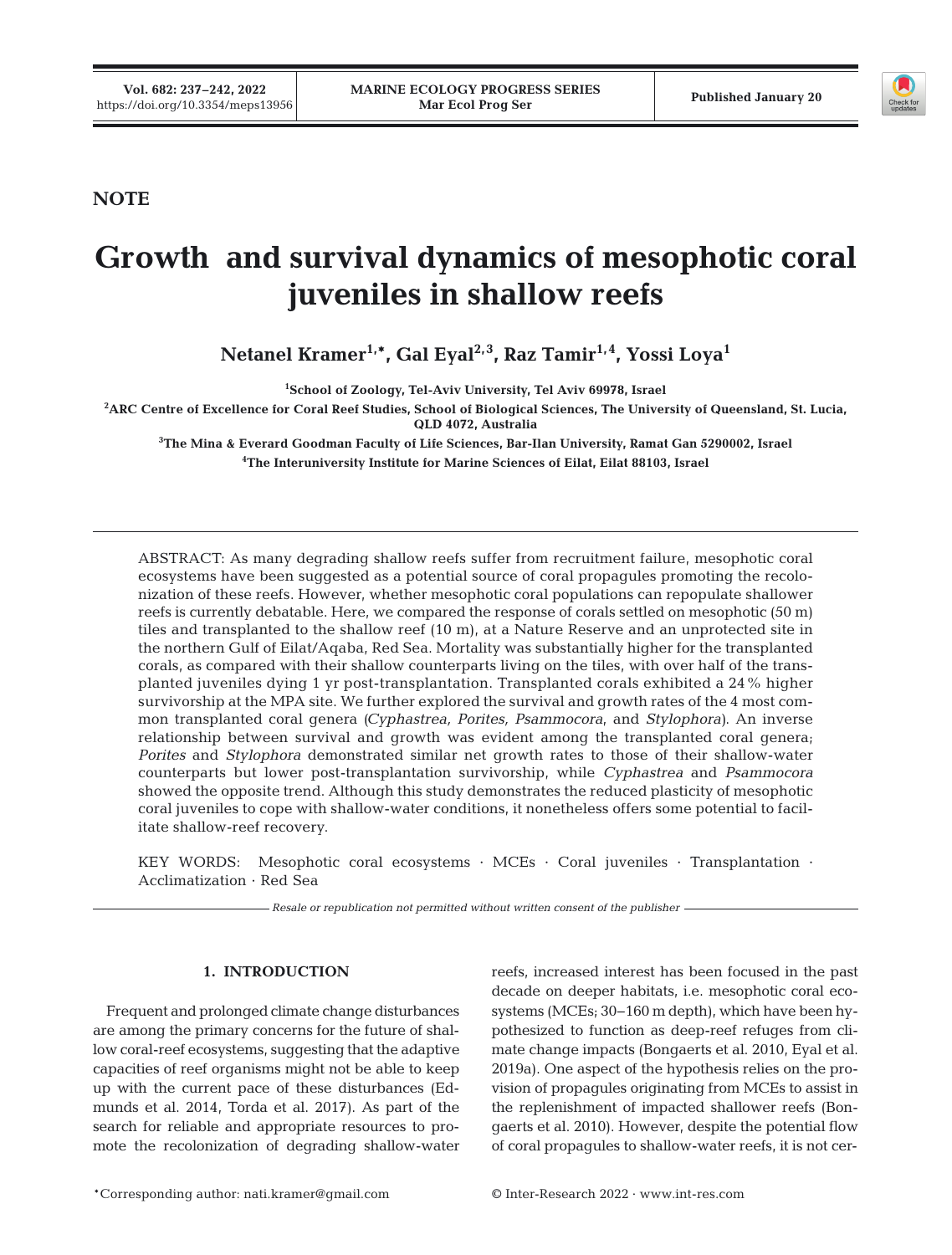tain whether they would be able to successfully mature under their new environmental conditions.

In comparison with shallow juvenile corals, recent studies have shown mesophotic juveniles to possess greater survivorship capabilities (Goodbody-Gringley et al. 2018, Kramer et al. 2019), presumably due to more predictable and favorable environmental and/or biological conditions (e.g. lower wave exposure, reduced grazing, etc.). MCE communities are nonetheless not entirely immune to environmental or biological changes, as recent evidence has indicated that MCEs may experience intermediate disturbances (Pinheiro et al. 2019). Yet, the frequency and intensity of the disturbances is lower than in shallow reefs (Eyal et al. 2019a). In the event of an increase in environmental fluctuations at MCEs, significant negative impacts are expected for the coral populations inhabiting these depths, especially for species specialized to living in these deeper habitats (Pinheiro et al. 2019). The seeding potential is therefore mainly limited to coral species that exhibit

a wide depth distribution, i.e. 'depthgeneralists' (Bongaerts et al. 2010). A key challenge, however, is identifying mesophotic corals that may 'win' or 'lose' (sensu Loya et al. 2001) under shallow-water conditions. To date, depth-related acclimatization studies have mainly focused on adult coral fragments (Einbinder et al. 2016, Tamir et al. 2020), yet more relevantly, no study has investigated the ability of mesophotic juveniles to cope with the environmental conditions of shallowreef habitats. Given that some small coral colonies may be more phenotypically plastic than adults (Loya et al. 2001, Torda et al. 2017), it is important to assess how juveniles originating from MCEs might tolerate shallowreef conditions.

Here, we examined the ability of mesophotic juvenile corals from the northern Gulf of Eilat/Aqaba (GoE/A), at 50 m depth, to acclimatize and develop at 10 m depth conditions during a 3 yr transplant experiment. Through analyses of images taken at different time intervals, we sought to: (1) determine the prolonged impact of *in situ* shallow-water conditions on mesophotic juvenile corals, and (2) distinguish those genera that could

successfully undergo transplantation to shallow habitats, and thus potentially assist in their recolonization. We thus provide assessment regarding the capacity of mesophotic coral juveniles to acclimate to shallow-water environments, and evaluate their ability to survive and grow under such conditions.

## **2. MATERIALS AND METHODS**

The transplantation experiments were conducted at 2 sites in the GoE/A that differed in their protection status (Fig. 1): (1) The Coral Nature Reserve (NR) and (2) an oil jetty (OJ), which is exposed to anthropogenic disturbances. Identical terracotta settlement tiles (20 × 20 × 1 cm; 16 tiles site<sup>-1</sup> depth<sup>-1</sup>), placed on monitoring racks and oriented at a 45° angle, were deployed at shallow (10 m) and mesophotic (50 m) depths in July 2011. The transplantation experiment began in February 2017 with 3 settlement racks at each site: a shallow control, a mesophotic control,



Fig. 1. Study sites in the northern Gulf of Eilat/Aqaba, Red Sea. Arrows denote the transplantation direction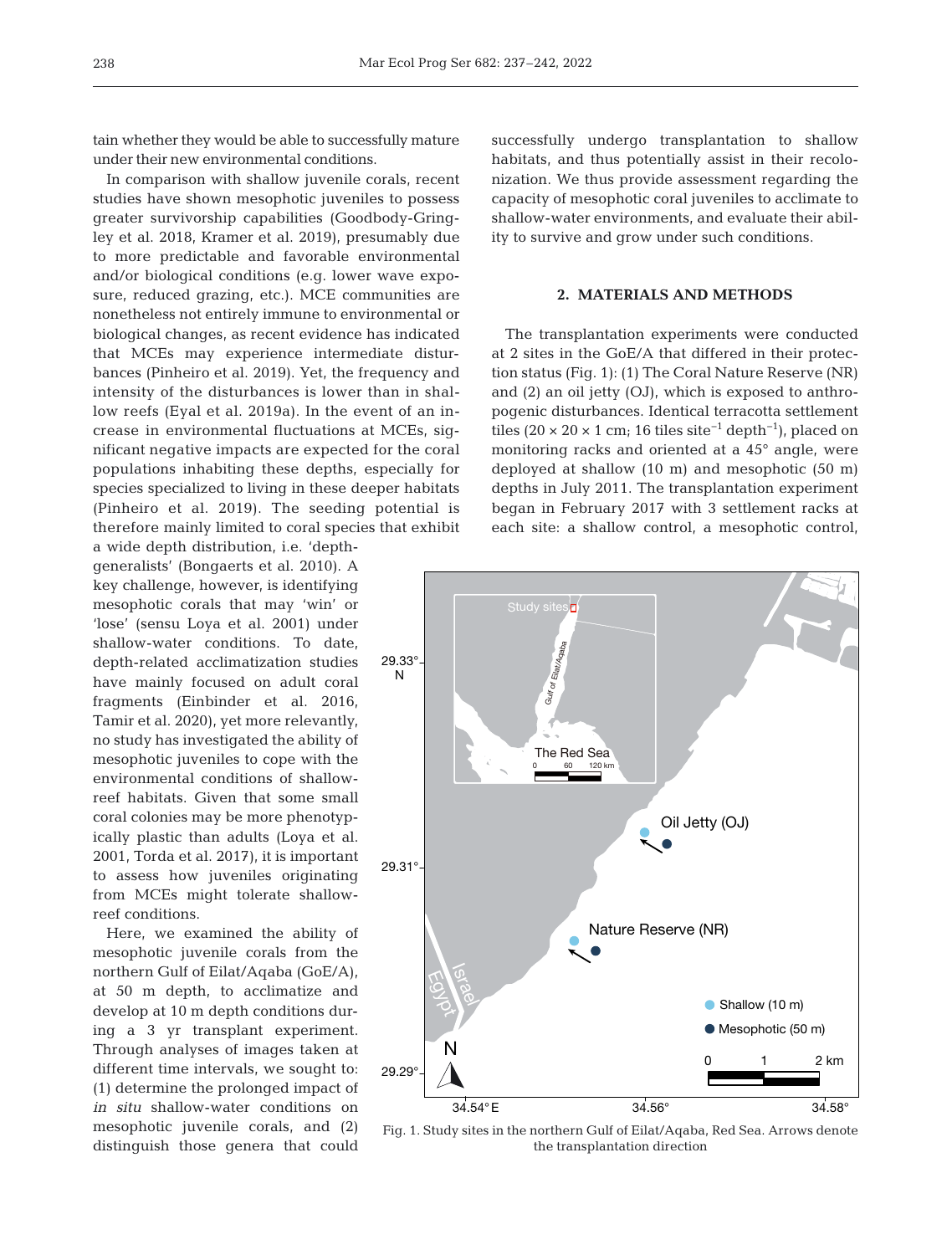and a mesophotic rack transitioned upwards to the shallow-reef sites. At the time of transplantation, both the light levels and water temperature at the shallow sites were at their annual lowest values, according to the National Monitoring Program (NMP) of the GoE/A (NMP 2017−2020; Fig. S1 in the Supplement at www.int-res.com/articles/suppl/ m682p237\_supp.pdf). Unfortunately, 3 mo posttransplantation, the mesophotic control tiles were vandalized. Nevertheless, realizing the limitations of our experiment, we continued monitoring the transplanted mesophotic-to-shallow tiles. We preferred to analyze the results with reference to the coral genera, due to the uncertainty in making speciesspecific identification in the coral early-life stages. Due to statistical considerations, for genus-specific analysis, only depth-generalists exhibiting >5 individuals per depth were selected: *Cyphastrea, Porites, Psammocora*, and *Stylophora*.

All transplanted mesophotic juveniles had previously settled on the upper surfaces of the tiles, but were turned face-down in the shallow sites to mimic the settlement pattern of shallow corals on cryptic surfaces (Kramer et al. 2019). Censuses were carried out at recurrent intervals of 3 mo during the first year, followed by 4 intervals of 6 mo during the second and third years, ending in February 2020. At each census, repeated photographs were taken of each tile (both surfaces) using a digital camera (Sony DSC-RX100M4), using the same distance and perpendicular to the tile surface. A coral juvenile was defined as occupying a horizontal planar area of  $<$  20 cm<sup>2</sup> ( $\sim$ 5 cm diameter) and detectable to the eye  $(>1$  cm<sup>2</sup>), representing corals that had not succumbed to post-settlement mortality. Each detected coral was marked on the images for consistent follow-through.

Survivorship was compared between the shallow and the transplanted coral juveniles, and growth rates of the transplanted mesophotic juveniles were compared with both the shallow juveniles on the racks (this study) and recent size observations on resident mesophotic coral juveniles (Kramer et al. 2019). Survivorship was expressed as the percentage of juveniles detected alive after a given time. Growth rate  $\rm (cm^2\,mo^{-1})$  was estimated as a change in the horizontal planar area over time using area measurements in Adobe Photoshop CS6, and were divided into 2 types: (1) net growth rate, defined as an overall positive growth rate (i.e. an increase in live tissue areas) and (2) net loss rate, defined as the negative growth rate (colonies experiencing partial tissue mortality resulting in a marked decrease in size).

Corals that were observed only once were excluded from the growth analysis.

All statistical analyses were performed using R v.4.1.0 (R Core Team 2021). We analyzed the differences in the survival patterns of juveniles from shallow and transplanted mesophotic tiles between sites, using a non-parametric pairwise comparison survival analysis, based on the Kaplan-Meier estimator (Kaplan & Meier 1958), conducted with the package 'survival' (Therneau 2021). Survivorship and growth were modeled as a function of the depth of origin, site, and genera, using mixed-effects permutational analysis (MEPA; 1000 permutations; package 'predictmeans'; Luo et al. 2021), with tiles and time included as random effects. Post hoc comparisons for significant variables were done using permutational *t*-tests.

### **3. RESULTS AND DISCUSSION**

Our findings imply that the ability of mesophotic juvenile corals to survive and grow under *in situ* shallow-water conditions is taxon-dependent and its extent may vary among sites. At the end of 36 mo, 228 of 334 coral juveniles originating from all depths were either dead or missing (Table S1). Regardless of site, transplanted coral juveniles exhibited significantly lower survivorship than their shallow counterparts (Mantel-Cox,  $p < 0.01$ ), with transplanted juveniles attributing 68% of the total mortality (156/228); while approximately 22% of the original transplanted coral assemblage survived (46/202). Overall differences between sites existed in *Cyphastrea* (17% higher survivorship in OJ; permutational *t*-test, p < 0.01; Fig. 2a) and *Porites* (18% higher survivorship in NR; permutational *t*-test,  $p < 0.01$ ; Fig. 2b). The juvenile corals exhibited a constant proportion of individuals dying over time (Fig. 2a−d; Fig. S2), as typically expected from corals in their early life stages (Trapon et al. 2013), yet the timing and magnitude of mortality was shown to be genus-dependent (MEPA, p < 0.001), indicating a differential susceptibility to shallow-water conditions among mesophotic genera. Thus, mesophotic *Stylophora* and *Porites* juveniles expressed a lower tolerance to shallowwater conditions than *Psammocora* juveniles (Mantel-Cox,  $p < 0.001$ ; Fig. 2a-d). Furthermore, mesophotic *Stylophora* juveniles appear to be as sensitive to shallow-water conditions as their adult counterparts (Einbinder et al. 2016, Tamir et al. 2020). These results taken together with the lower abundance of *Stylophora* in mesophotic habitats (Kramer et al. 2020) suggest that their recruitment to the shallow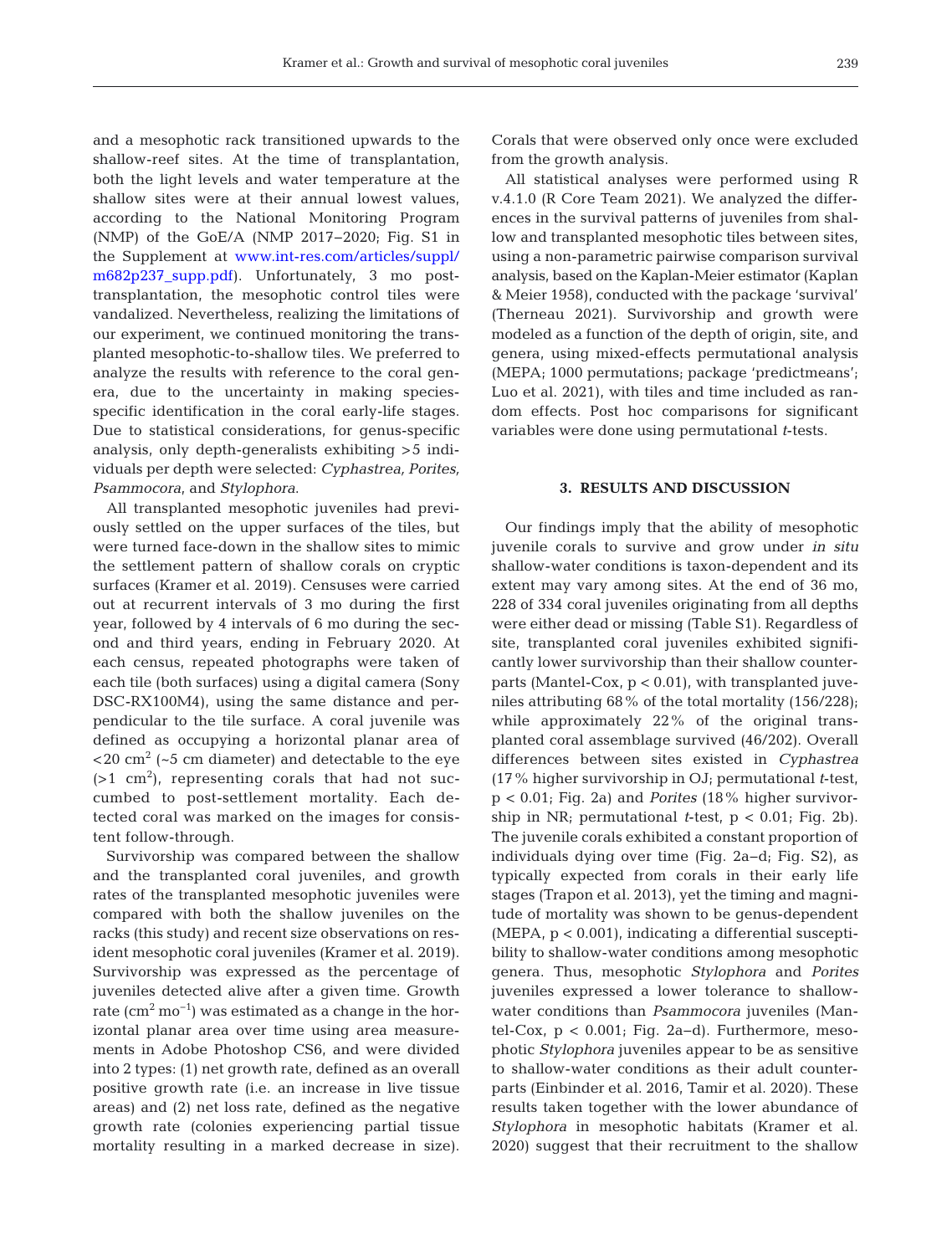

reefs from MCEs is low, and supports the hypothesis that the directionality of larval supply in the GoE/A may be more prominent from shallow to deeper waters (Shlesinger & Loya 2021).

These findings should be interpreted with caution since we do not know the exact depth-origin of the parental coral colonies (i.e. propagules may have arrived from shallower/deeper depths) or their reproductive mode. Nevertheless, we assume that the juveniles at each depth have already undergone selection processes that could affect their mesophotic-to-shallow water transition. For example, the acquisition of symbiotic communities from the environment of broadcast spawning corals, whose larvae typically disperse more widely, may represent a strategy to ensure that juveniles settling under a range of environmental conditions acquire photosymbionts that are locally adapted (Torda et al. 2017).

Typically, corals found in MCEs exhibit photophysiological mechanisms which enable them to utilize more light for photosynthesis. Although some mesophotic corals have at their disposal strategies to cope with changes in light, such as regulating symbiotic cell density or changing the type of symbiont (Martinez et al. 2020), a significant increase in light irradiance (up to 4-fold higher during mid-summer; Tamir et al. 2019) and expansion of spectral range can lead to severe light stress and impede survival under prolonged acute exposure. Elevated

Fig. 2. (a−d) Kaplan-Meier survival curves of 4 depth-generalist coral genera for shallow (light-blue; dashed lines) and mesophotic-to-shallow transplants (M-S; dark-blue; solid lines), from the 2 study sites (filled dots = nature reserve, NR; open dots = oil jetty, OJ). (e−h) Mean net growth (white bars) and net loss (red bars) rates  $(cm<sup>2</sup> mo<sup>-1</sup>)$  throughout the study period (S: shallow; M: mesophotic [from Kramer et al. 2019]; M-S: mesophotic-to-shallow). Error bars are ±SE. Letters indicate significant groups within a growth type  $(p < 0.05)$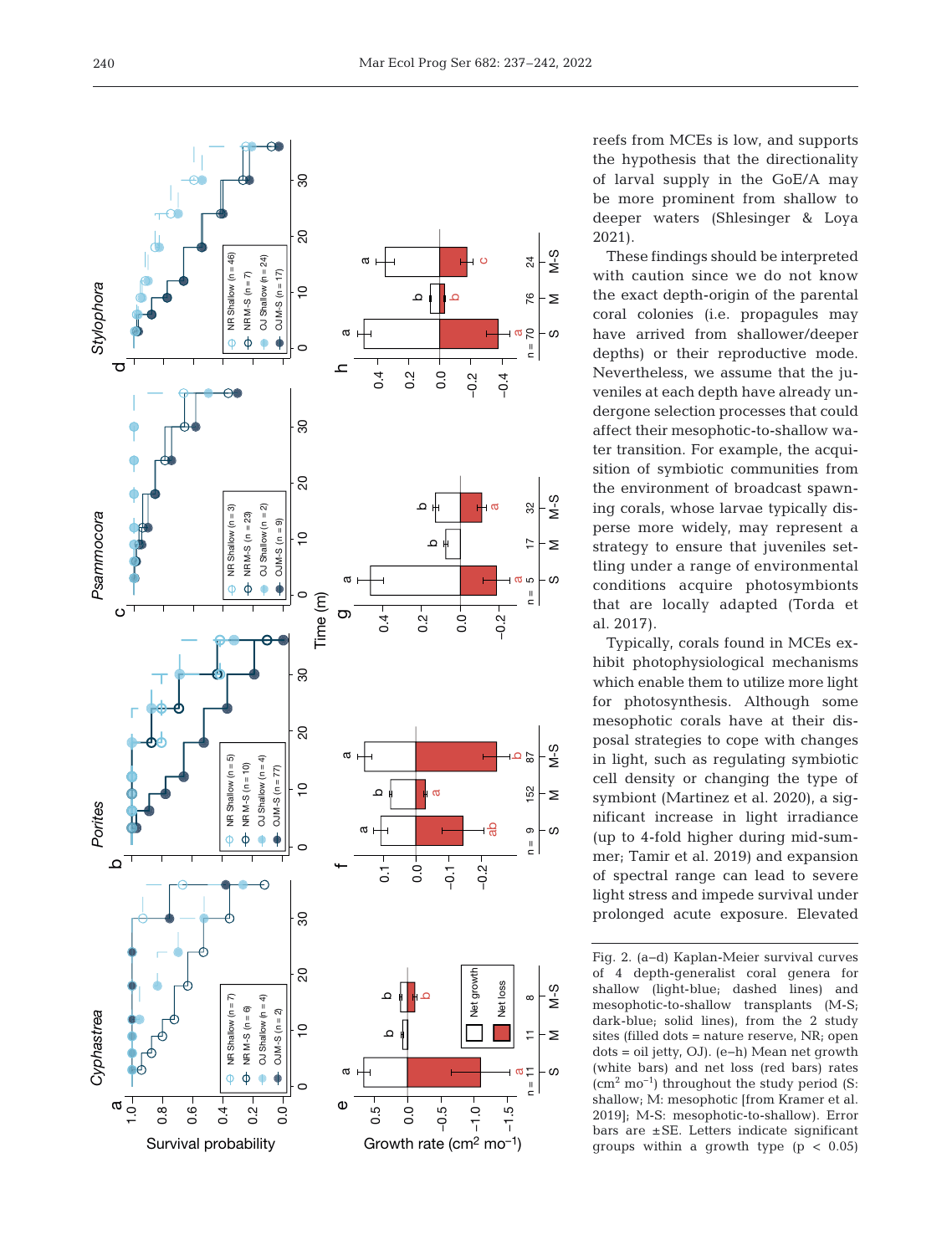temperatures are also considered a major threat to coral fitness (Leggat et al. 2019). According to the NMP, temperatures between depths were similar between February to April but were significantly higher in the shallows in mid-summer (up to  $2^{\circ}C_i$ ) Fig. S1). Correspondingly, survivorship substantially decreased with the rise in water temperature, which may have been enough to induce bleaching in some mesophotic genera. As such, our findings suggest that sub-lethal effects caused by the combination of heat and light stresses have decreased survivorship over time. However, despite these stress factors, 22% of the transplanted juveniles did survive and could thus potentially produce propagules upon becoming reproductively mature.

Generally, survivorship of transplanted corals was significantly lower at the OJ site compared with the NR site (31.83 ± 1.51% [SE] and 55.56 ± 1.93%, respectively; MEPA,  $p < 0.001$ ), suggesting that protected shallow reefs promote better adaptability for mesophotic coral juveniles. Historically, the OJ site is less suitable for the establishment of coral communities since it was exposed to severe anthropogenic disturbances during the 1970s to early 2000s (e.g. oil leakage, phosphate enrichment, and port contamination; Loya 2004), and continues to be threated mostly by incoming oil tankers and recreational activities in the present day. Unfortunately, the impact of local stressors coupled with the negative effects of increased heat and irradiance have amplified stress for the mesophotic juveniles during their first summer months in the GoE/A high-latitude reefs (Fig. S1).

Similar to earlier growth rate reports (Groves et al. 2018), our findings showed that individuals in habiting mesophotic depths exhibited lower growth rates than their local shallow counterparts (MEPA, p < 0.001; Fig. 2e−h). Among the transplanted corals, however, only *Stylophora* and *Porites* exhibited similar growth rates to those of their shallower counterparts (permutational *t*-tests, p > 0.05); whereas *Cyphastrea* and *Psammocora* growth rates were depressed under the shallow conditions (permutational *t*-tests, p < 0.01). Our long-term study provides further evidence to the light-induced calcification postulation as demonstrated by the mesophotic *Stylophora* and *Porites*, resulting in faster growth rates; while other mesophotic coral taxa possess physiological limitations that prevent the induction of light-enhanced calcification (Eyal et al. 2019b). Since growth rates were highly variable between and within depths, we conclude that growth rate alone may be an inadequate indicator of the successful acclimatization of mesophotic corals to shallow reefs. Although this study has limitations with regard to differences in the growth period, these are unlikely to change the patterns observed between shallow and mesophotic depths. While some of the mesophotic genera transplanted to shallow waters exhibited higher survivorship than others, their growth rates were lower than their local shallower counterparts, whereas the converse occurred in other genera (Fig. 2). Hence, a potential trade-off occurs in transplanted corals be tween tolerating the new environment and growth. There are both costs and benefits to faster growth that influence the overall fitness of individuals within a coral population. (Birkeland 2015). For instance, natural selection favoring rapid growth by branching species, such as *Stylophora* in this study, was observed in earlier studies monitoring the recolonization of the shallow reefs, eventually increasing the probability of surviving to sexual maturity at a younger age, while species with lower recruitment success are characterized by the traits of late maturity and increased longevity (Loya 2004, Birkeland 2015). Therefore, despite the low survival percentage of the different mesophotic coral juveniles, their differential survival strategies may optimize their fitness and enable growth to maturity.

While the success of early life stages ultimately defines the future state of the coral community, we reinforce recent studies describing partial acclimatization responses by mesophotic corals, suggesting that the transition to shallow waters is complex even at varying time scales (Martinez et al. 2020, Malik et al. 2021, Shlesinger & Loya 2021). Nevertheless, despite representing a low percentage, the coral individuals that managed to survive the initial light shock and increased water temperature may continue to grow into adulthood and facilitate recovery in their new shallow habitat. Future coral acclimatization research should target aspects not covered in the present study, such as microbial and microalgae symbiont acquisitions by corals, physiological responses, and skeletal modifications.

*Acknowledgements*. We are grateful to the Interuniversity Institute for Marine Sciences in Eilat (IUI) for making its facilities available to us. We thank B. Izbicki and H. Rapuano for their assistance in fieldwork, and N. Paz for editing the manuscript. This work was supported by the ISF-NRF (The National Research Foundation of Singapore) joint research program grant No. 2654/17 to Y.L. and by the European Union's Horizon 2020 under the Marie Skłodowska-Curie postdoctoral grant agreement No. 796025 to G.E.